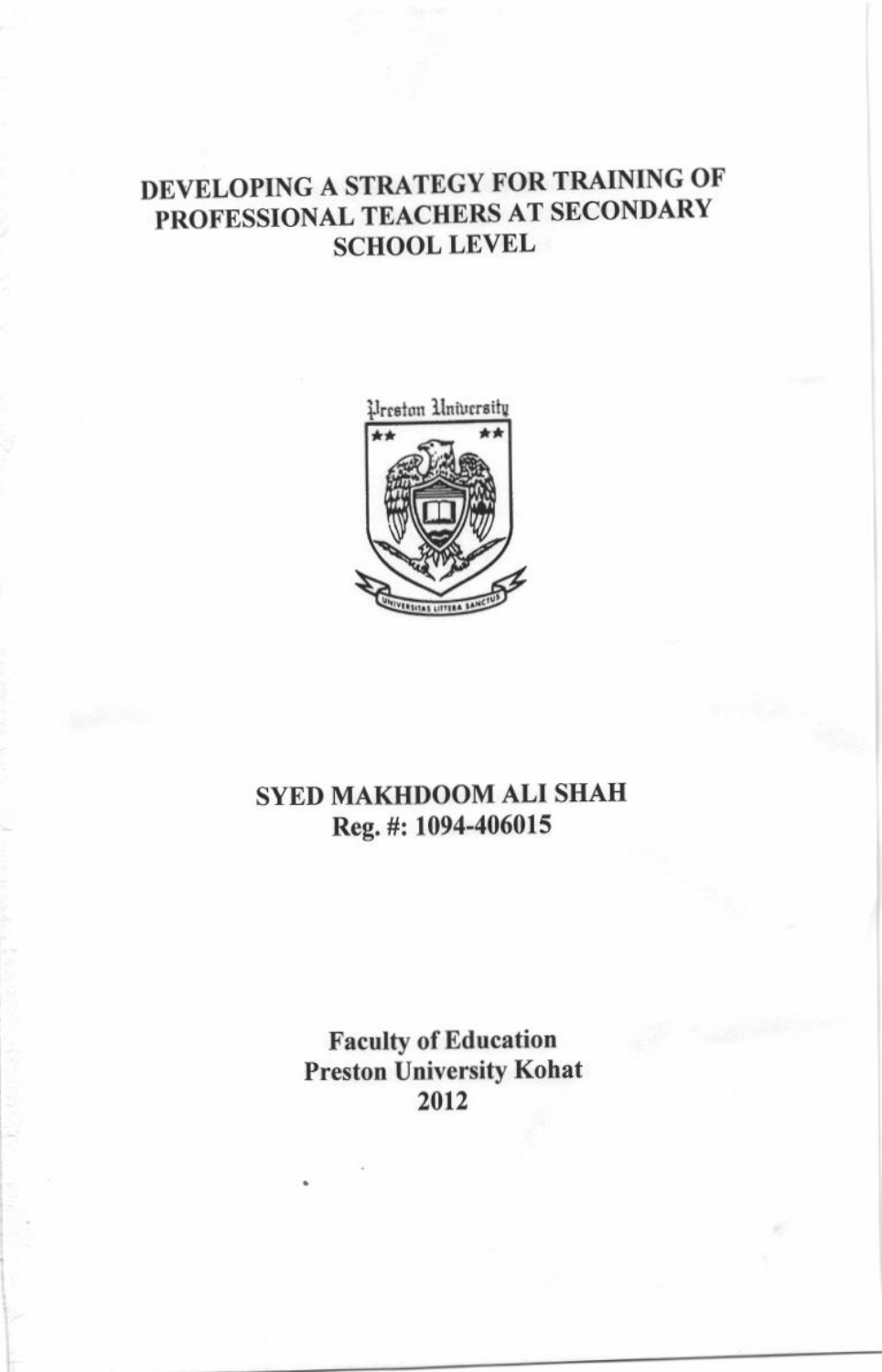# DEVELOPING A STRATEGY FOR TRAINING OF PROFESSIONAL TEACHERS AT SECONDARY **SCHOOL LEVEL**

## SYED MAKHDOOM ALI SHAH Reg. #: 1094-406015

Submitted in partial fulfilment of the requirements for the degree of Doctorate of Philosophy in Education at the Faculty of Education **Preston University, Kohat** 2012

surfand Rashid

Prof. Dr. Muhammad Rashid

Supervisor:

 $\mathbf{i}$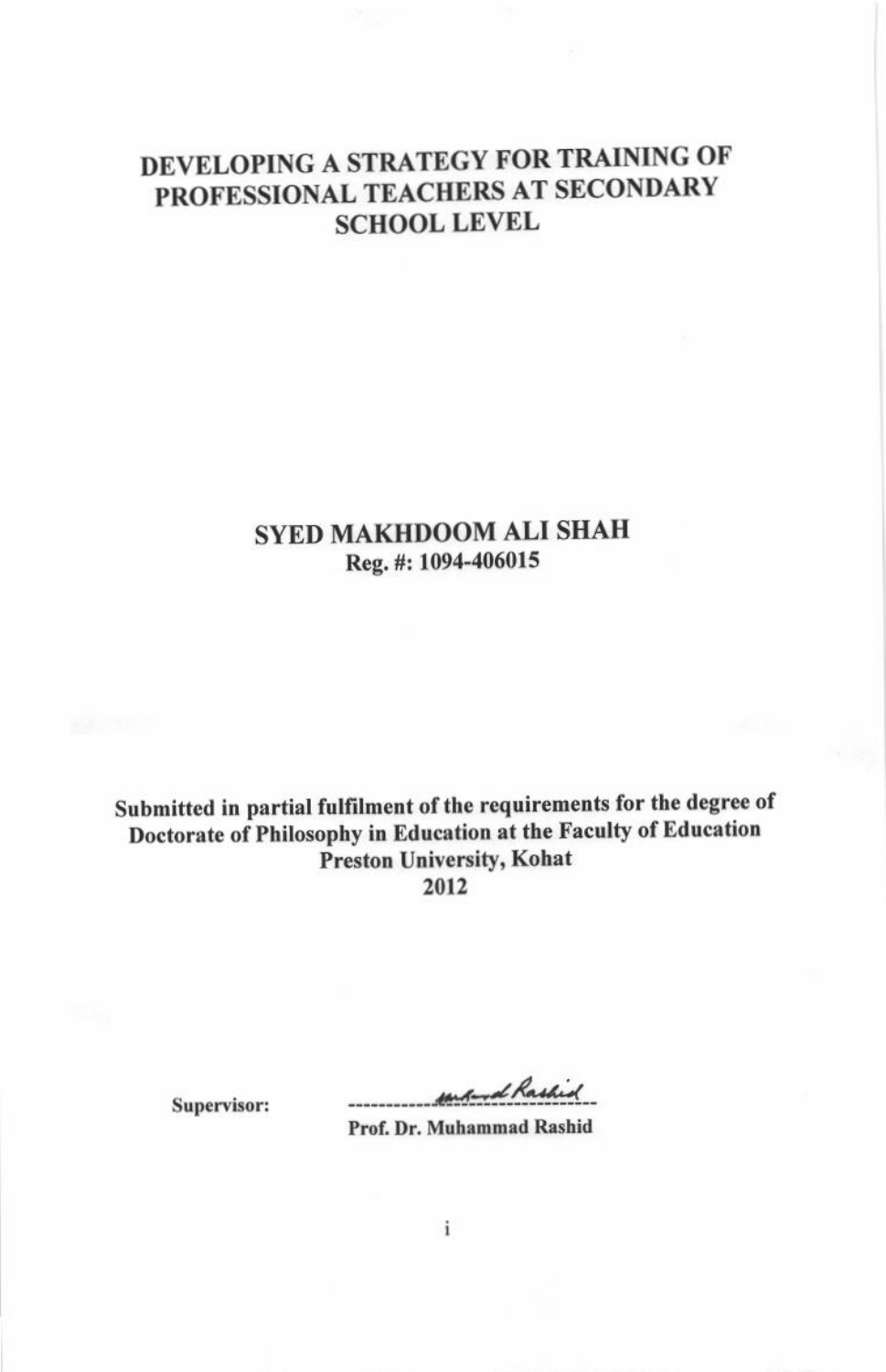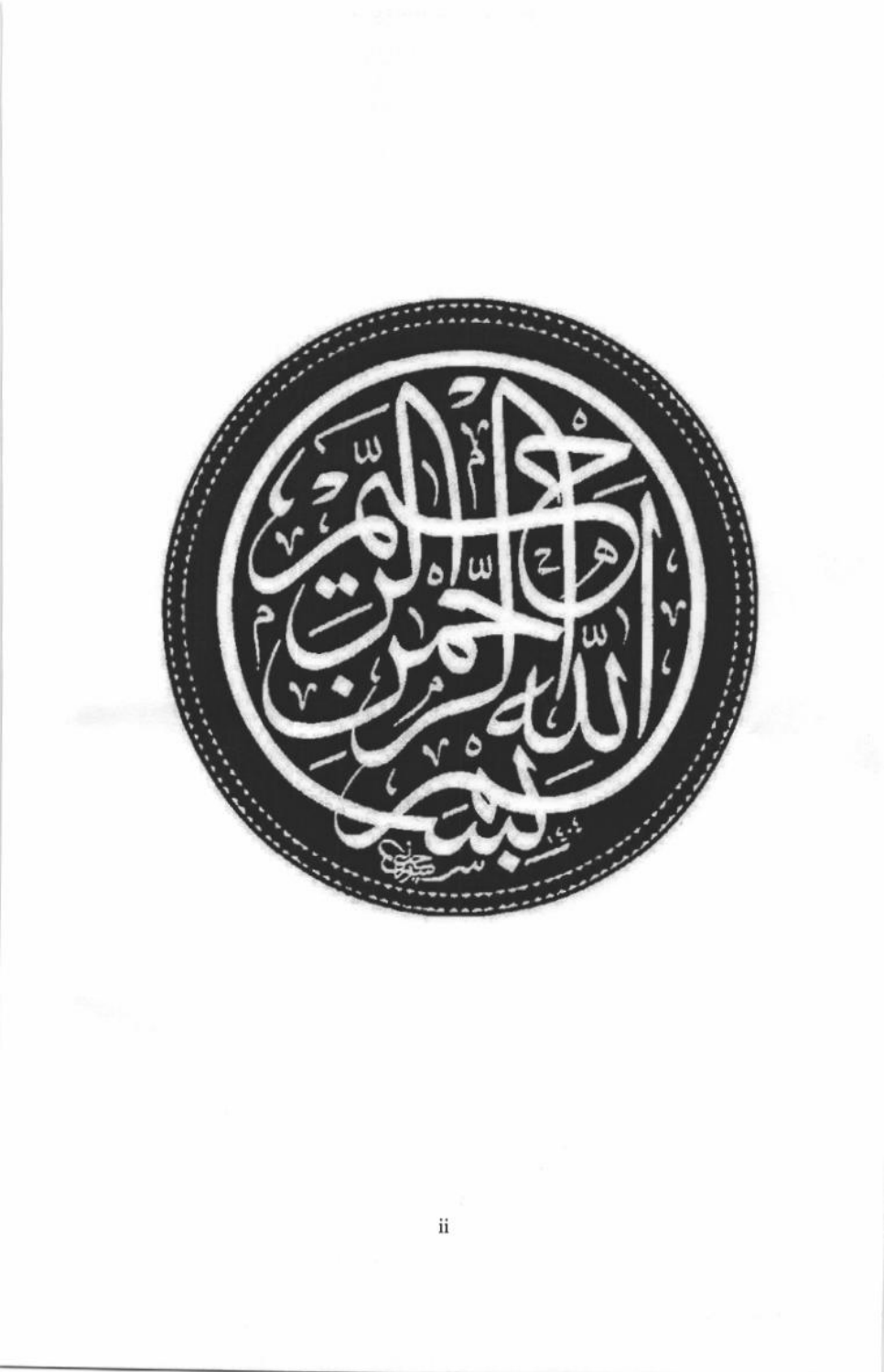## **AUTHOR'S DECLARATION**

I, Syed Makhdoom Ali Shah son of Syed Asghar Ali Shah Registration No. 1094-406015 student of Ph. D. (Education) at Preston University, Kohat, KPK do hereby solemnly declare that:

- 1. During the period of registered study in which this thesis entitled "DEVELOPING A STRATEGY FOR TRAINING OF PROFESSIONAL TEACHERS AT SECONDARY SCHOOL LEVEL" was written, the author was not registered for any other academic award or qualification.
- The material included in this thesis has not been submitted wholly or in  $2.$ part for any academic award of qualifications other than that for which it is now submitted.
- Except where otherwise acknowledged in the text, this thesis presents the 3. original research of the author.

Syed Makhdoom Ali Shah Dated: - September 12, 2012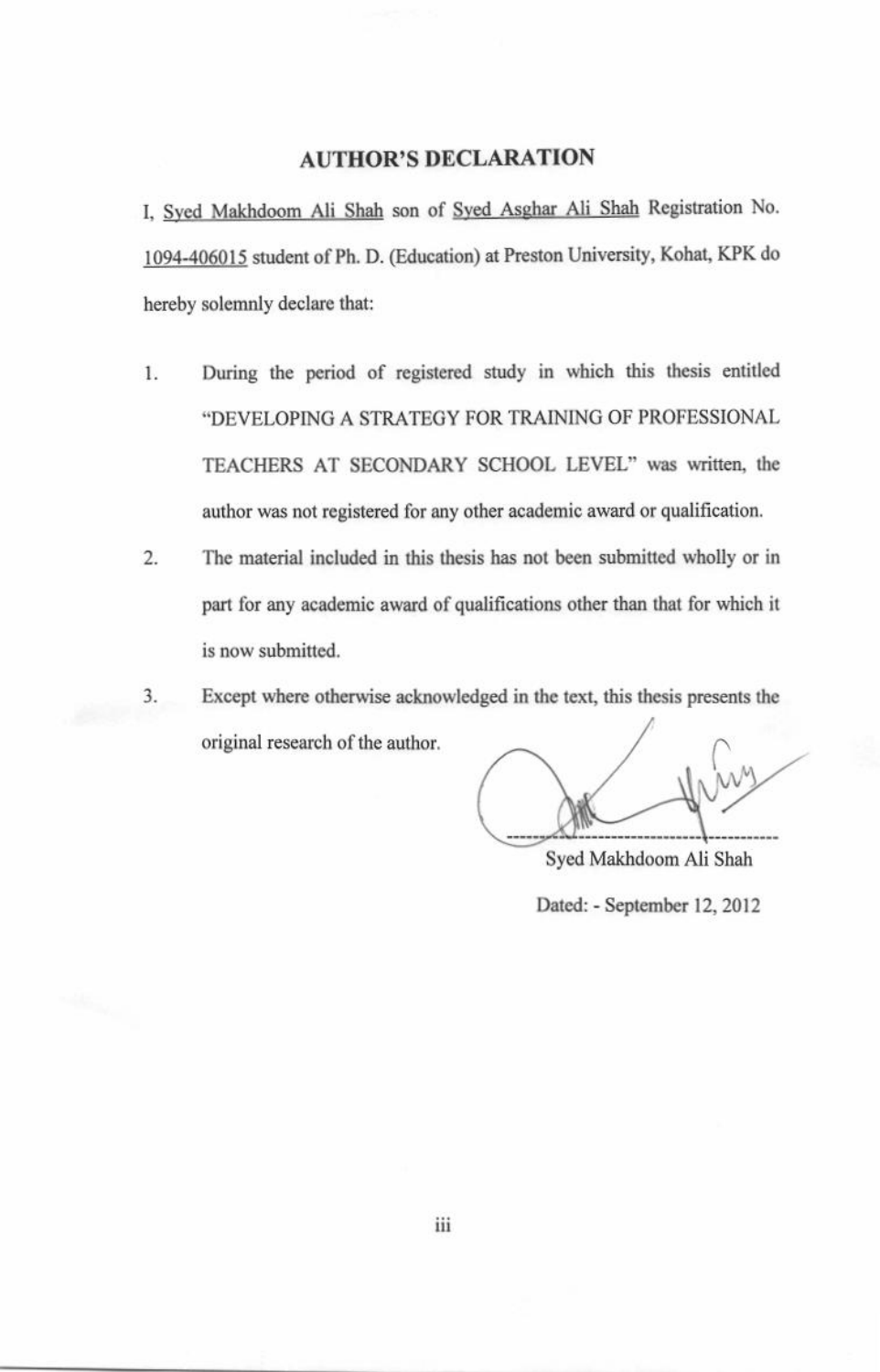## **APPROVAL SHEET**

The thesis entitled, "Developing a Strategy for Training of Professional Teachers at Secondary School Level" is accepted in partial fulfillment of the requirement for the Degree of Doctor of Philosophy in Education at Faculty of Education, Preston University Kohat.

(External Examiner)

uned Rashid

Professor Dr. Muhammad Rashid Supervisor

Ascardon<br>(DR Hamid Khandinei)

damie (Internal Examiner)

(Internal Examiner)

Had and Rashid

Dean Faculty of Education Preston University Kohat

Grade: "B"

Dated: 12-9-2012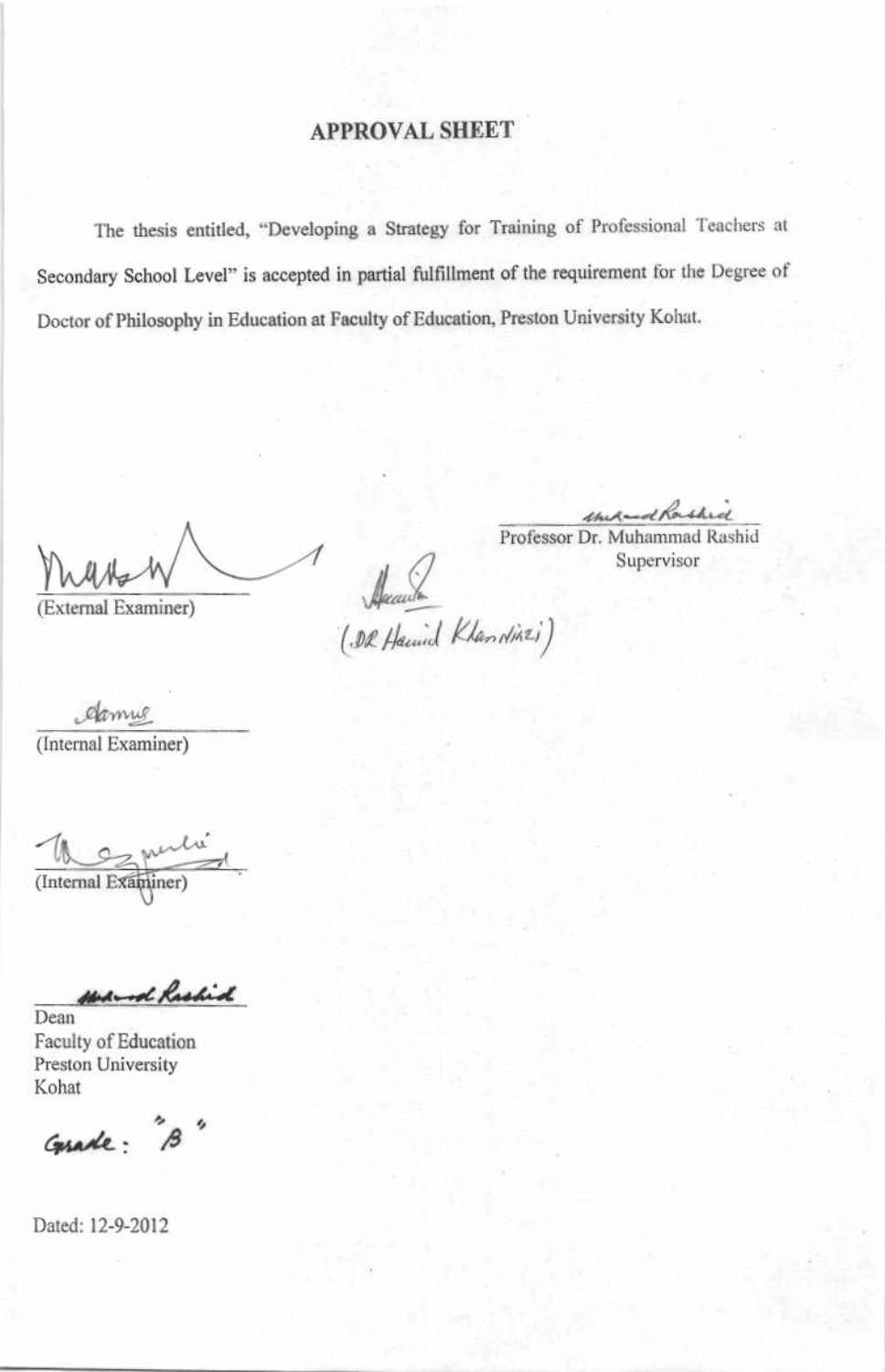#### **ACKNOWLEDGEMENTS**

Thanks to Almighty Allah, Who provided me this opportunity, courage and ability to complete this humble contribution towards knowledge, because He shows the right path whom He wants. And Who made the researcher a follower of the greatest teacher of humanity Hazrat Muhammad (Peace Be Upon Him).

The researcher expresses and extends his thanks, gratitude and sincere appreciation to his supervisor Prof. Dr. Muhammad Rashid, Dean Faculty of Education, Preston University Islamabad, for his valuable guidance, encouragement and unstinted moral and physical support to complete this thesis.

The researcher feels grateful to Dr. Muhammad Aslam Asghar (MIUI), Dr. Muhammad Saeed (Hazara University), Dr. Riasat Ali (UST Bannu), Dr. Ishtiaq Hussain (KUST), Dr. Asad Abbas Rizvi (IIUI), Dr. Shafqat Ali Khan, Ziarab Mahmood, Tariq Mahmood Sheikh and Tassaduq Bokhari for their valuable suggestions, expertise, encouragement and material support. Heartfelt thanks are due to Syed Zia ul Hasnain Naqvi, Syed Zahoor Hussain Shah, Khalid Mahmood Kiani, Syed Adil Abbas, Navid Abbas, Zia Ullah Abbasi, M. Riaz Ch., Mumtaz Malik, Khalid Mahmood, all friends from all over Punjab, who cooperated in data collection, all of my teachers who taught me from school to university level, colleagues especially Rashid Ahmad Alvi retired Headmaster, Mr. Abdul Naveed and Muhammad Irfan Arshad for their help and support in the preparation of this research report.

Certainly it would be injustice if I do not express my deep appreciation and thanks to Hajji Nasir Ahmad (Banahal Pattan) for his sincere support in studying at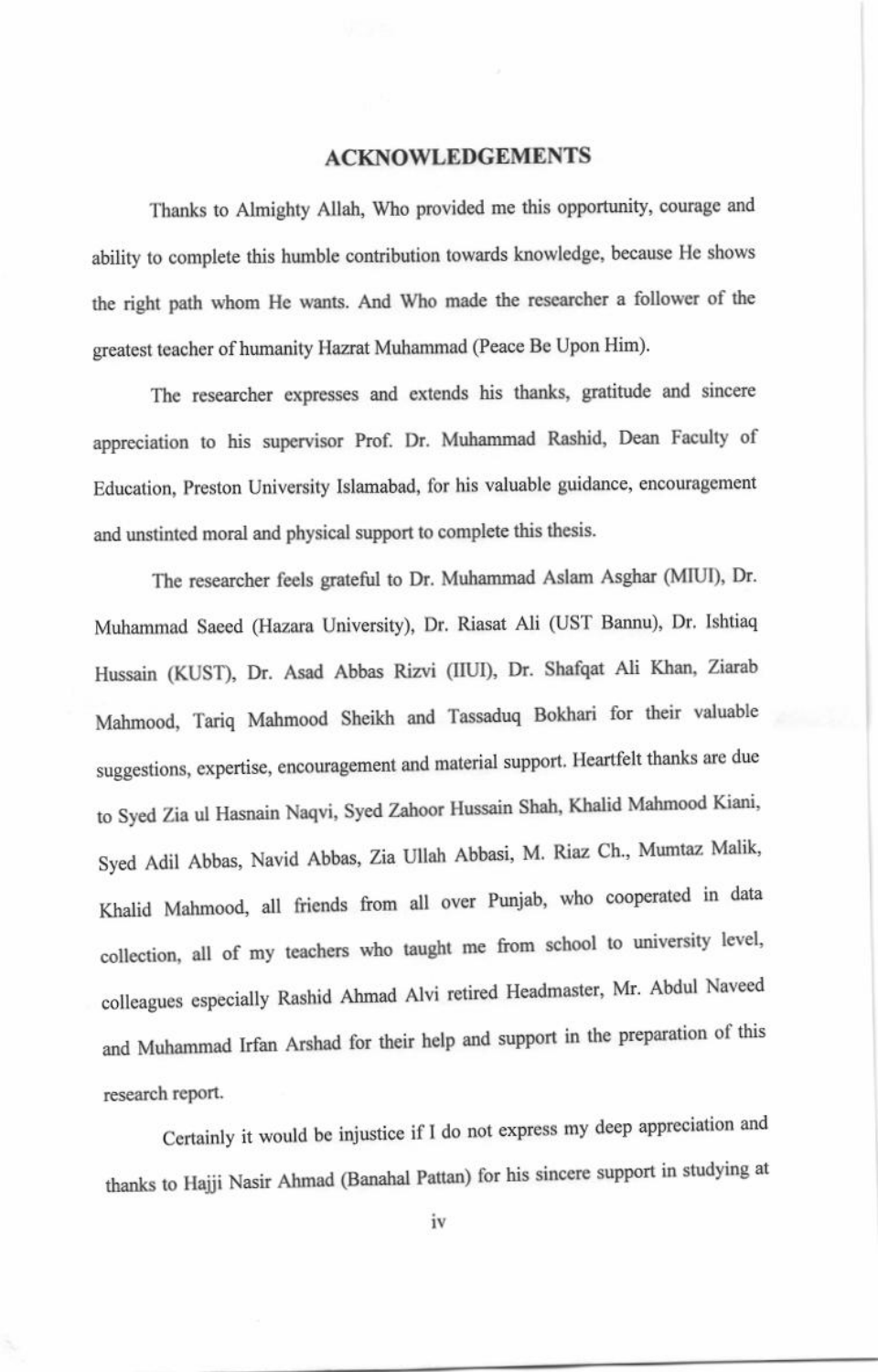this highest level which was the dream of his late father Alhajj Ghulam Ahmad (may Allah bless his soul to rest in peace).

I am extremely indebted to my grandmother (who brought me up and ever prayed for my success, but she could not celebrate it due to her death; may Allah bless her soul to rest in peace), mother and all other elder members of the family who prayed for me and did their best in building of my character and developing positive attitude towards learning and hard work.

It would not have been possible for me to complete this study without the support and encouragement of my wife who did her best to let me free for the study. It was impossible to reach the successful end without her helping attitude throughout the study period.

In the end, I am extremely indebted to my younger brother Syed Mazloom Hussain, my dear daughters, son Syed Shujaat Ali and other family members for their moral support and prayers throughout this endeavour.

Syed Makhdoom Ali Shah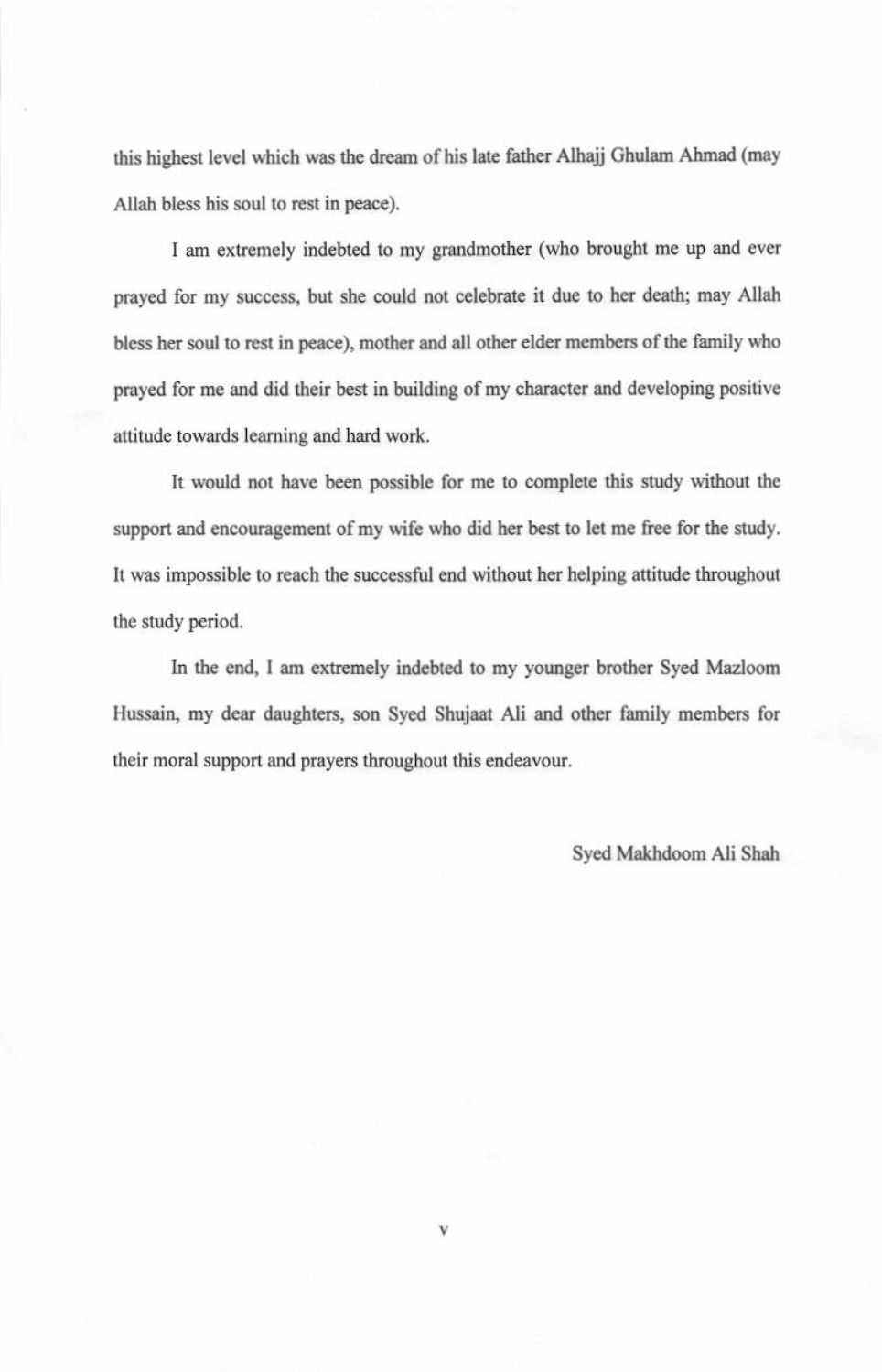### **ABSTRACT**

| Title:      | Developing a Strategy for Training of Professional Teachers at |  |  |
|-------------|----------------------------------------------------------------|--|--|
|             | Secondary School Level.                                        |  |  |
| Pages:      | 192                                                            |  |  |
| Researcher: | Syed Makhdoom Ali Shah                                         |  |  |
| Supervisor: | Prof. Dr. Muhammad Rashid                                      |  |  |
| University: | Preston University, Kohat                                      |  |  |
| Year:       | 2012                                                           |  |  |
|             | Subject Area: Teacher Education                                |  |  |
| Degree:     | Ph. D. Education                                               |  |  |

Secondary level of education is a crucial stage of learning. This phase of education demands much care and serious input by the teachers. Secondary School Teachers (SSTs) are posted in the secondary schools to teach at this crucial stage of learning. SSTs have bachelor degree in education (B. Ed), which they get as preservice training of profession. SSTs are also given in-service training through different short term programmes such as refresher courses, workshops, seminars. After this training it is expected that the results of training input should be reflected in the teachers' performance in the form of students' achievement, but the outcomes are not according to the expectation. Keeping in view these gaps in teachers' training and their performance, it was considered imperative to conduct a study to analyze their perception, performance and practices in the school and to develop a strategy for training of professional teachers at secondary school level. This study was basically descriptive in nature. The main objective of the study was to develop a strategy for training of professional teachers at secondary school level. Ten declarative hypotheses were formulated and tested. The study was delimited to the SSTs working in Government Boys Secondary Schools of Punjab. Out of 13333 SSTs 2000 male SSTs (about 15 % of population) posted in 400 Secondary Schools (25 schools from each district) in 16 districts of the Northern, Central and Southern Punjab were included as sample through random sampling technique. Out of 3196 Head Teachers, 400 Head Teachers (about 13 % of population) were also selected. Forty Teacher Educators out of 450 from 43 teacher training institutions located in Punjab were also selected as sample by random sampling technique. The sample size was therefore 2440 (15%) which includes 2000 SSTs, 400 Head Teachers and 40 Teacher Educators.

Two Likert type five point rating scales for SSTs and Head Teachers were developed, pilot tested, validated and used for data collection at the first phase of the study. These instruments comprised 75 items and based upon ten indicators of teachers' performance/professionalism i.e. lesson planning skills, classroom management skills, teaching strategies, evaluation skills, interest in co-curricular activities, learners' psychology, guidance and counselling, character building of students, school record maintenance and conducting research studies on different problems. Data were collected in person as well as by mail from all over Punjab.

A performance/competency analysis criterion was developed and minimum agreement level was determined for analysis. Mean scores and chi-square were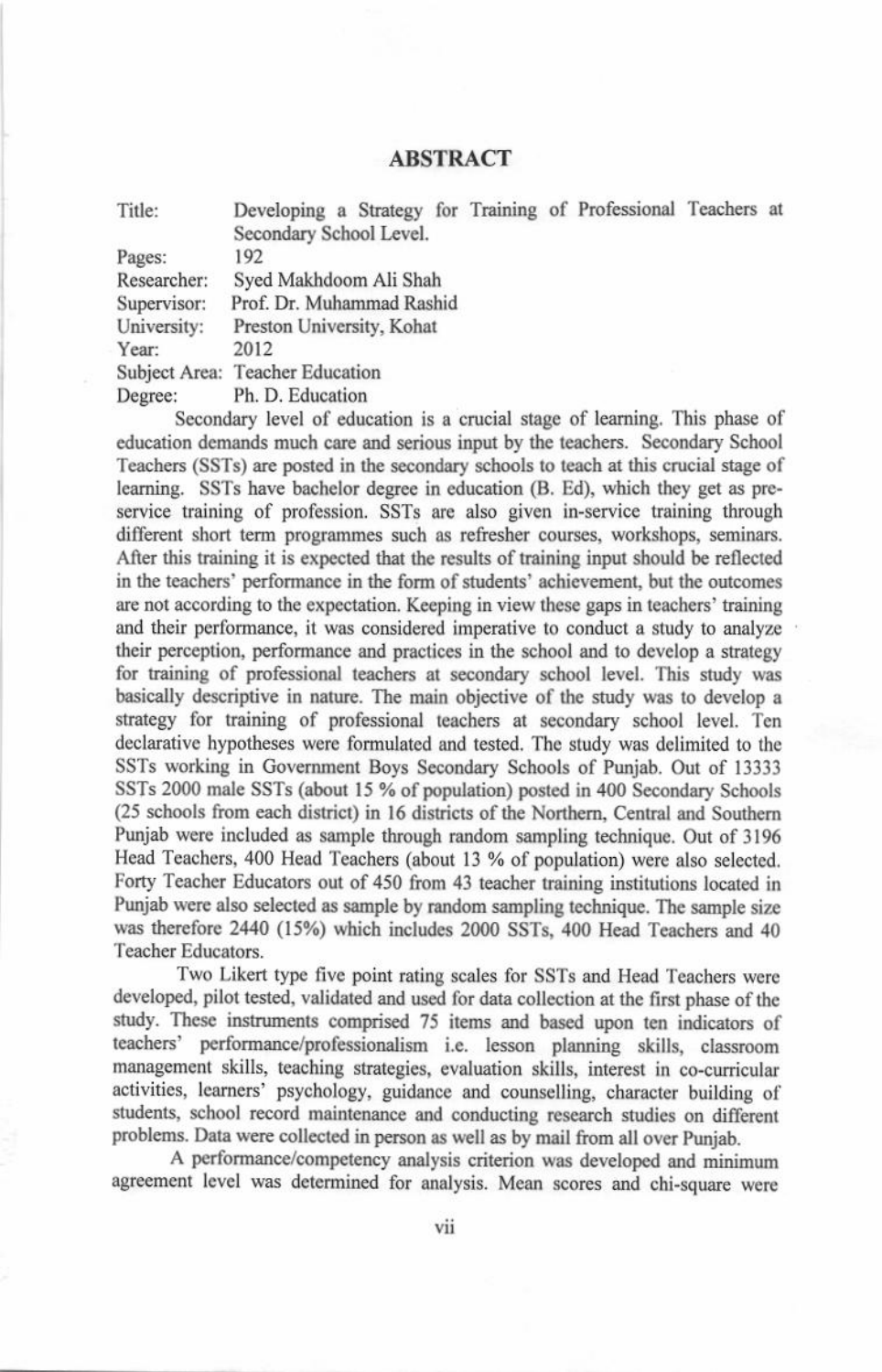applied to analyze the data. On the basis of the results/findings of data collected at first phase a strategy was developed and validated and got approved from thirty five teacher educators and university teachers of education departments.

All ten hypotheses were not accepted at significance level of 0.05. It was concluded that the perception and performance of SSTs (regarding most of the statements) was not up to the standard. The neglecting attitude of SSTs and head teachers regarding the input of mentoring, reinforcement, motivation, guidance and counselling, co-curricular activities, evaluation, effective teaching methodology, character building of the students and conducting research studies on different problems was found through the study. To impart professionalism in SSTs need of in-service training was favoured by SSTs and head teachers. Recommendations for mandatory refresher courses/training (at least once in every three years) on selected indicators of teachers' professionalism, introduction of mentoring system and continuous evaluation, promotion of research culture among SSTs were made. For imparting the professionalism in the working staff of SSTs along with enhancing their performance level, a strategy for training of professional SSTs {In-service Training Strategy for Professional Teachers (ITSPT)} was developed and presented for practice/adoption and experiments by the researchers of the future.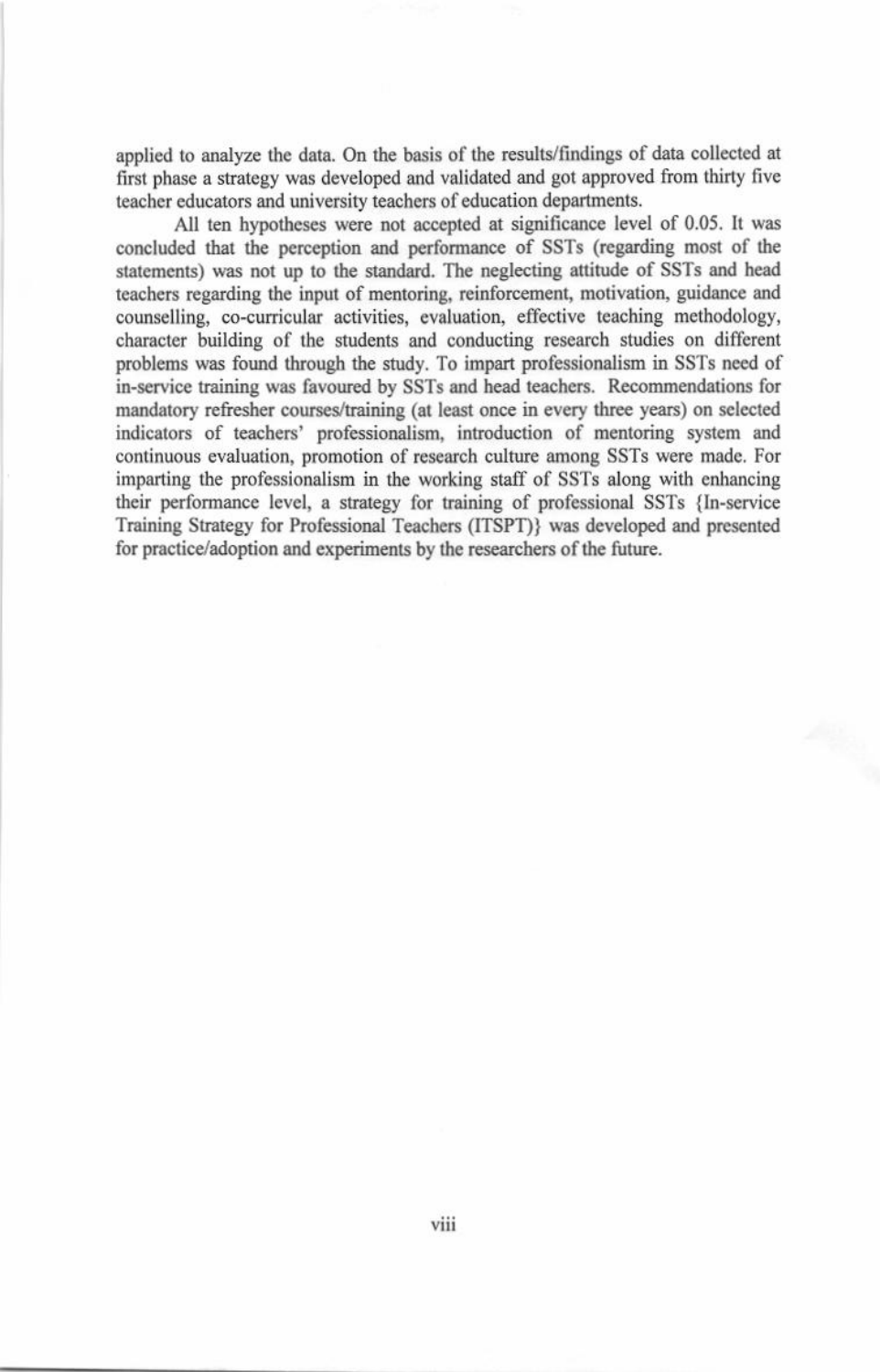## **TABLE OF CONTENT**

| Chapter 1 |          | <b>INTRODUCTION</b>                   | 1  |  |
|-----------|----------|---------------------------------------|----|--|
| 1.1       |          | Statement of the Problem              | 5  |  |
| 1.2       |          | Objectives of the Study               | 6  |  |
| 1.3       |          | Significance of the Study             |    |  |
| 1.4       |          | Hypotheses of the Study               |    |  |
| 1.5       |          | Delimitations of the Study            |    |  |
| 1.6       |          | Research Methodology                  | 8  |  |
|           | 1.6.1    | Design                                | 8  |  |
|           | 1.6.2    | Population                            | 8  |  |
|           | 1.6.3    | Sample                                | 8  |  |
|           | 1.6.4    | Instruments                           | 9  |  |
|           | 1.6.5    | Data Collection                       | 10 |  |
|           | 1.6.6    | Data Analysis                         | 10 |  |
| 1.7       |          | Definition of Terms                   | 11 |  |
| 1.8       | Acronyms |                                       | 12 |  |
| Chapter 2 |          | REVIEW OF THE RELATED LITERATURE      | 14 |  |
| 2.1       |          | <b>Education and its Significance</b> | 14 |  |
|           | 2.1.1    | Objectives                            | 17 |  |
|           | 2.1.2    | Curriculum                            | 21 |  |
|           | 2.1.3    | Teaching Strategies/Methods           | 22 |  |
|           | 2.1.4    | Learner                               | 24 |  |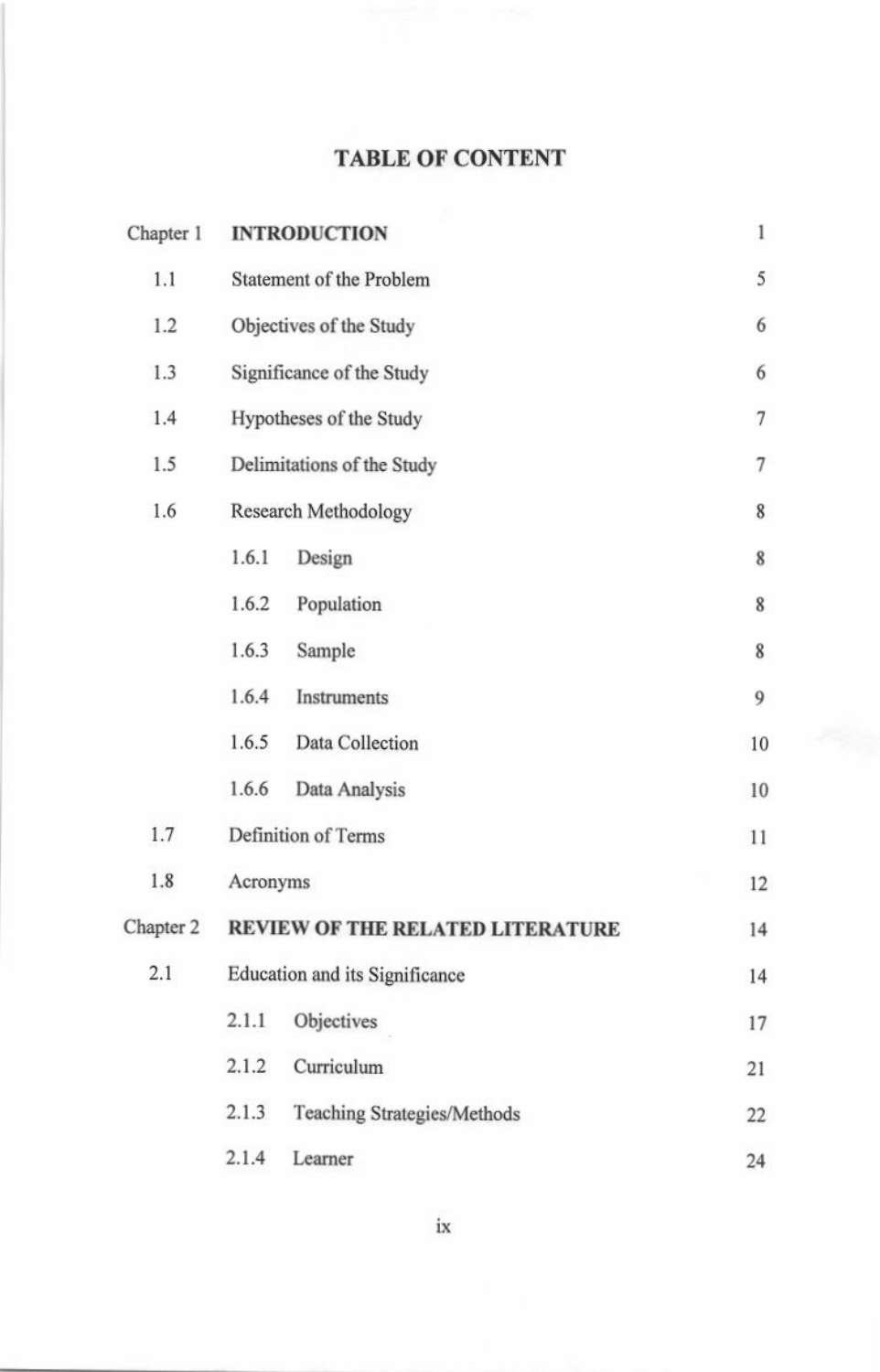|     | 2.1.5    | Evaluation                                                    | 25 |
|-----|----------|---------------------------------------------------------------|----|
| 2.2 |          | Teaching and Teaching Skills/Professional Ethics Required for |    |
|     | Teaching |                                                               | 26 |
| 2.3 | Teacher  |                                                               | 28 |
|     | 2.3.1    | Role of Teacher in Teaching Learning Process                  | 30 |
|     | 2.3.2    | Teacher's Professionalism                                     | 32 |
|     | 2.3.3    | Attitude of Teacher towards Teaching                          | 33 |
| 2.4 |          | <b>Teachers Training</b>                                      | 36 |
|     | 2.4.1    | Need and Significance of Teachers Training                    | 38 |
|     | 2.4.2    | Different Modes and Types of Teachers Training                | 40 |
| 2.5 |          | Indicators of Teacher's Professionalism Imparted through      |    |
|     | Training |                                                               | 42 |
|     | 2.5.1    | <b>Lesson Planning Skills</b>                                 | 43 |
|     | 2.5.2    | Classroom Management Skills                                   | 45 |
|     | 2.5.3    | Use of Effective Teaching Strategies                          | 48 |
|     | 2.5.4    | Knowledge of Evaluation Techniques                            | 50 |
|     | 2.5.5    | Encouraging Attitude towards Co-curricular Activities         | 52 |
|     | 2.5.6    | Approach towards Learners' Psychology                         | 53 |
|     | 2.5.7    | Provision of Guidance and Counselling Services                | 55 |
|     | 2.5.8    | <b>Character Building of Students</b>                         | 58 |
|     | 2.5.9    | School Record Maintenance                                     | 59 |
|     | 2.5.10   | Conducting Research Studies on Different Problems             | 59 |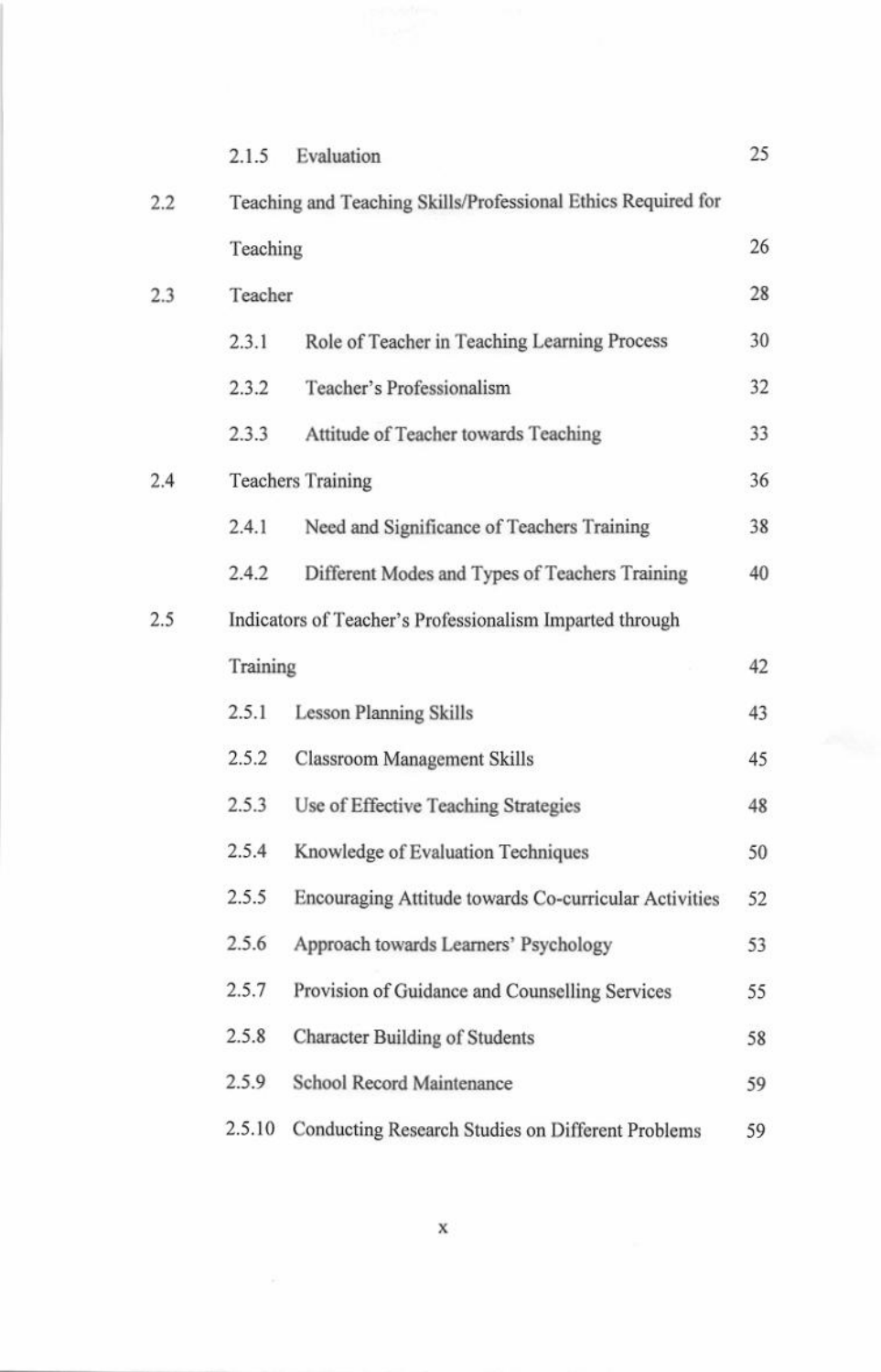|           | Teachers' Competency in Teaching<br>2.5.11                     | 61  |  |
|-----------|----------------------------------------------------------------|-----|--|
| 2.6       | Training of Professional Teachers in Global Perspective        | 63  |  |
| 2.7       | Training of Professional Teachers in Pakistan                  |     |  |
| 2.8       | Developing a Strategy for Training of Professional Teachers    | 72  |  |
| Chapter 3 | <b>METHODOLOGY OF THE STUDY</b>                                | 82  |  |
| 3.1       | Procedure of the Study                                         | 82  |  |
| 3.2       | Population                                                     |     |  |
| 3.3       | Sample                                                         | 83  |  |
| 3.4       | Instruments                                                    | 85  |  |
| 3.5       | Data Collection                                                | 87  |  |
| 3.6       | Scoring Procedure                                              | 88  |  |
| 3.7       | Analysis of Data                                               | 89  |  |
| Chapter 4 | ANALYSIS AND INTERPRETATION OF DATA                            | 90  |  |
| Chapter 5 | SUMMARY, FINDINGS, CONCLUSIONS AND                             |     |  |
|           | <b>RECOMMENDATIONS</b>                                         | 142 |  |
| 5.1       | Summary                                                        | 142 |  |
| 5.2       | Findings                                                       | 144 |  |
| 5.3       | Conclusions                                                    | 148 |  |
| 5.4       | Recommendations                                                | 152 |  |
| 5.5       | In-service Training Strategy for Professional Teachers (ITSPT) | 155 |  |
|           | <b>BIBLIOGRAPHY</b>                                            | 164 |  |
|           | <b>ANNEXURES</b>                                               | 173 |  |